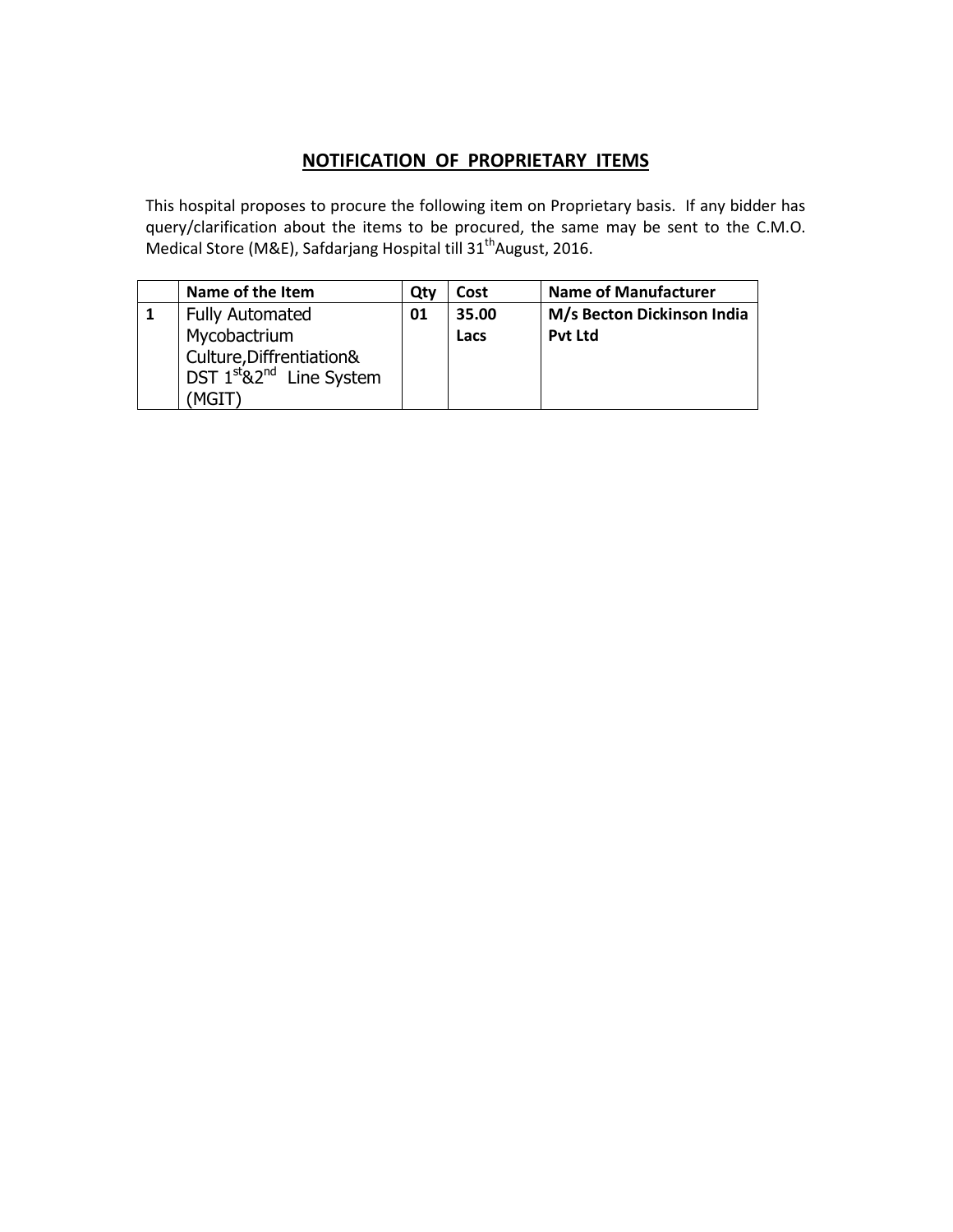## **Technical Specification for Fully Automated Mycobacterium Culture, Differentiation &**   $\overline{\text{DST}}$  1<sup>ST</sup> & 2<sup>ND</sup> Line System (MGIT)

- System should be capable to perform rapid culture, differentiation and sensitivity testing for Mycobacterium tuberculosis.
- System working principle should be based on non-invasive sensitive fluorescent technology.
- System should be capable to perform tests to differentiate typical and atypical mycobacterium within 3-4 days time.
- System should have continuous incubation, monitoring and detection facility with specific algorithm for analyze slow growth patterns of Mycobacterium.
- System should be able to process minimum 15 fresh samples per day with standard international protocol.
- System should have more than 900 sample positions with compact space-saving design with User-friendly operation keys.
- System should be able to process both respiratory & non-respiratory samples.
- System should have continuous on line automatic quality control check coupled with BARCODE Scanner.
- System should not have any sharp at the time sample inoculation to avoid any needle stick injury to user. (To avoid infectious disease transmission to the user, like HIV, HCV, HBV, etc.)
- Both First Line Drug Kit/ Media and its protocol should be FDA cleared and approved.
- System should have a validated protocol to perform  $1<sup>st</sup>$  Line Drug Sensitivity Testing
- System should be able to perform second drug sensitivity testing and should have a validated protocol to perform 2<sup>nd</sup> Line Drug Sensitivity Testing
- System should have its own validated kit form rapid differentiation between MTBc and MOTT within 15 minutes.